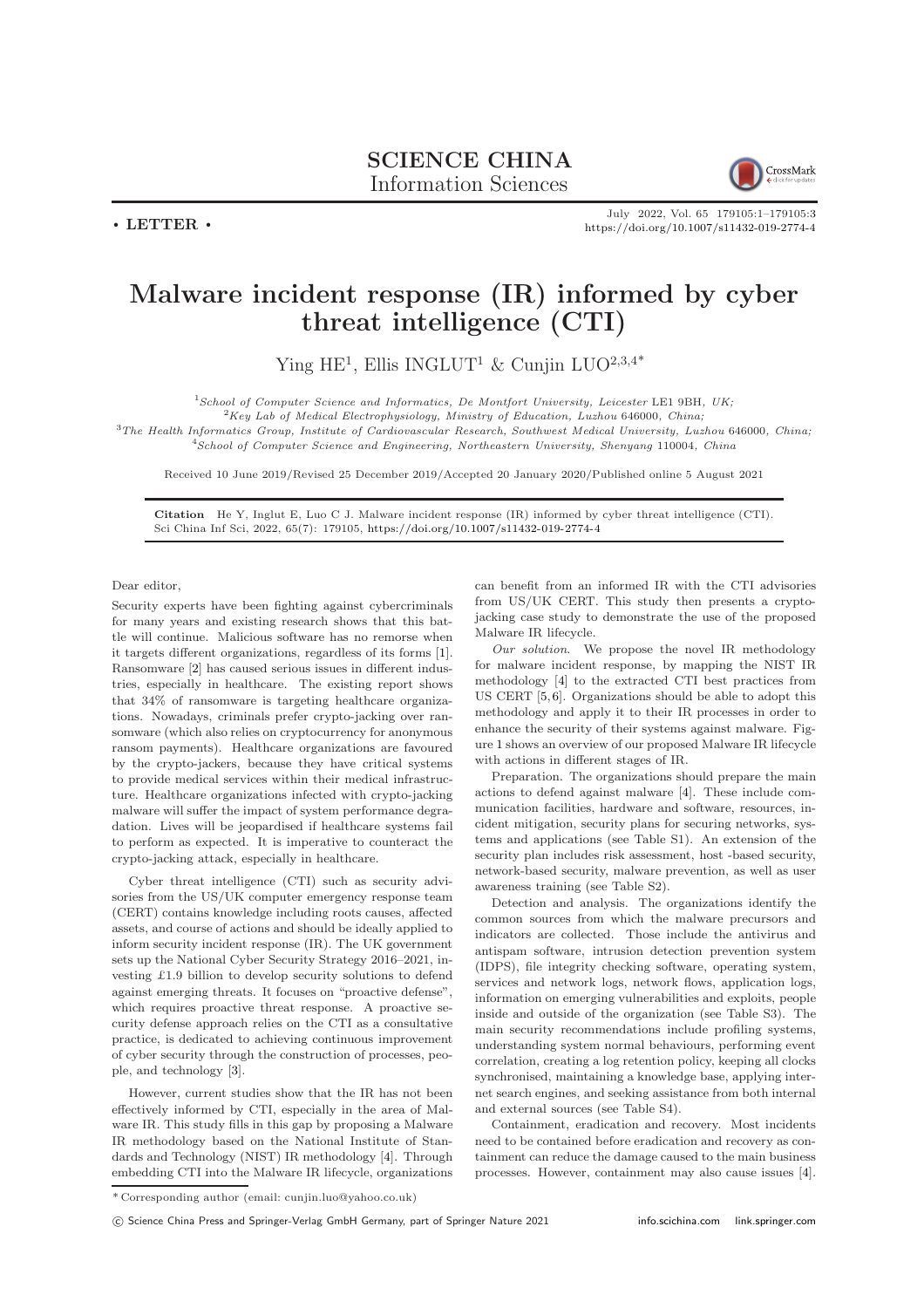He Y, et al. Sci China Inf Sci July 2022 Vol. 65 179105:2

<span id="page-1-0"></span>

Figure 1 Malware incident response lifecycle.

Delayed eradication and recovery are risky as the malware can infect other parts of the healthcare system. It may also escalate its privileges during this period. In the eradication stage, organizations need to identify all the victim hosts so that these hosts can be remedied. To counteract malware, the eradication step cannot be skipped [\[6\]](#page-2-6). In the recovery stage, the security analyst will take actions to restore systems and verify that these system functions properly. Clean versions of disks are needed to restore and rebuild the system. Other actions include the replacement of comprised files with clean versions, patch installation, change of passwords, as well as switching to high level logging and monitoring [\[6\]](#page-2-6).

Post-incident activity. In this stage, the organizations learned lessons from the IR process. Questions should be asked around, what has happened, and when it has happened; how well the staff and management team react to the incident; whether the procedures have been followed, and whether they were adequately followed; whether there were any tasks carried out that could affect the recovery; what could the team perform better next time to counteract similar incidents; how could information and lessons be shared effectively with other organizations; what actions need to be taken to prevent similar incidents; what indicators or precursors should be collected and monitored in the long term; what other resources are required in order to identify and mitigate malware attacks in the future [\[5\]](#page-2-5).

Case study. We used a crypto-jacking case study to demonstrate the use of the Malware IR lifecycle. We collate cyber security best practices to protect healthcare systems from being compromised by crypto-jacking malware. The best practices are extracted from the crypto-jacking CTI advisories [\[6,](#page-2-6) [7\]](#page-2-7) taken from US CERT.

Crypto-jacking preparation. The organizations need to prepare main actions to defend against Crypto-jacking. These include the contact information, issue tracking systems, additional workstations, digital forensic software, port listings, IT infrastructure diagrams and profiling of critical assets, lean copies of operating systems and application installations as well as current baselines (see Table S5).

Crypto-jacking detection and prevention. The organizations need to identify the attack vectors and precursors for crypto-jacking. The common sources where the malware precursors and indicators are collected include the antivirus and anti-spam software, blacklist for websites that include malicious JavaScript, network monitoring, web server monitoring, and help desk monitoring and performance management system (see Table S6). The main security recommendations in this stage are keeping the software and operating systems up to date, enforcing appropriate privilege policies, applying application whitelisting, avoiding downloading files from untrusted websites, understanding normal CPU behaviours and looking for abnormal activity, disabling unnecessary services, uninstalling unused software, validating input and installing a firewall (see Table S7).

Crypto-jacking containment, eradication and recovery. There are limited containment solutions for crypto-jacking malware. This is owing to the aggressive nature of the crypto-jacking that can affect organizations' systems in a very short time. When the organizations identify a cryptojacking malware, the best way of containment would be to cut off its communication with the hosts in the organization. Crypt-jacking malware can propagate very fast within an organization through its network paths [\[7\]](#page-2-7). In the eradication stage, the organizations usually adopt the same techniques applied to all the other types of malware [\[6,](#page-2-6)[7\]](#page-2-7). The affected hosts, systems and networks should be identified and isolated. The crypto-jacking malware should be removed. The organizations should also temporarily disable all the users connected to the infected hosts. In the recovery stage, it is also necessary to carry out generic malware recovery solutions. The infected devices and hosts are required to be recovered back to normal.

Crypto-jacking post-incident activity. The organization should spend time to follow up the malware attack. This is to learn from this incident [\[6,](#page-2-6) [8\]](#page-2-8). They should reflect on how the attack happened, and whether the detection mechanisms used were adequate. They need to feed these lessons learned back to the preparation stage and implement additional detection mechanisms if needed.

Conclusion. This study proposed a Malware IR lifecycle that is embedded with CTI. We examined different stages of the IR lifecycle and identified the points where CTI can be fed into the IR processes. We then presented a cryptojacking case study to demonstrate the use of the Malware IR lifecycle. We walked through different stages and collated cybersecurity best practices in order to protect healthcare systems from crypto-jacking malware. These best practices are the CTI advisories from US CERT. The practitioners can use the proposed Malware IR lifecycle to counteract malware in a systematic manner. Future work will focus on applying the proposed Malware IR lifecycle in real practice in healthcare organizations. Future work will also consider integrating the Malware IR lifecycle with existing CTI products such